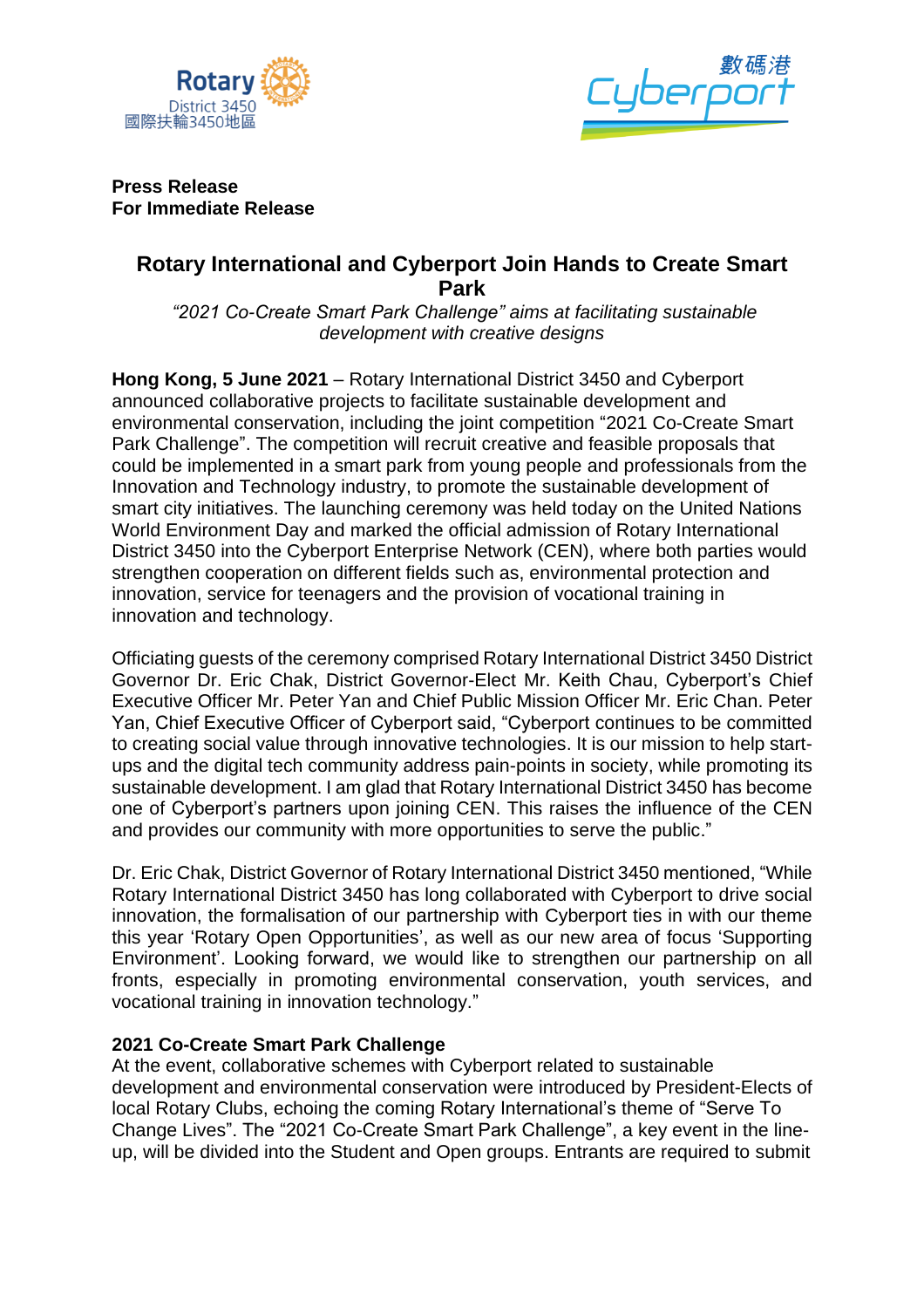



creative and feasible smart park proposals that takes reference from the Tsuen Wan Tai Mo Shan Rotary Park, Cyberport Waterfront Park or other public facilities.

Seminars, workshops and field visits will be arranged to deepen participants' understanding on smart parks. Once candidates are shortlisted, representatives from Rotary Club, together with Cyberport's' professional business leaders will assigned to be their mentors and offer assistance to polish their ideas. In addition to cash prizes and other awards, winners will be given the opportunity to exhibit their winning entries in a joint event between Rotary International District 3450 and Cyberport and on their respective platforms. Winning entries may also be able to implemented their creative proposals to contribute to the creation of smart parks. Please refer to [www.RotarySupportingEnvironment.org](http://www.rotarysupportingenvironment.org/) for registration details.

Eric Chan, Chief Public Mission Officer of Cyberport said, "We hope this competition will engage young people and start-ups to unleash their creativity and create innovative and people-oriented designs to create smart parks. Apart from improving parks' environment and management, we welcome ideas that will enhance park users' experience through the application of technology. We will also actively consider adopting participant's proposals in our project to enhance Cyberport's Waterfront Park to create a more enjoyable and accessible park for our visitors."

During the launching ceremony, a panel discussion on the creation of smart parks was held. Duncan Chiu , Director of Cyberport and Chairman of Lai Yuen Company Limited , Professor Karen Cheung, Executive President & Secretary-General of UNESCO Hong Kong Association, and Albert Wong, Partner of Public Sector Consulting from PwC Hong Kong, were invited to share their insights. The panel discussed global smart city development trends, international standards of sustainable development, in addition to hands-on experience of operating smart parks through innovation and technology.

### **About Rotary International District 3450**

Rotary International gathers leaders from worldwide voluntary service organizations to form a global network that upholds noble ethics and offers philanthropic services. Until now, Rotary International has more than 35,000 clubs, with around 1.2 million Rotarians in over 200 countries and regions. All Rotarians share the motto "Service Above Self"to turn enthusiasm into all kinds of meaningful services via the global network. These services by Rotarians facilitate regional and international cooperation and change the world with mutual trust and peace. Being one of the Districts under Rotary International, Rotary International District 3450 covers Hong Kong, Macau, Mongolia and The People's Republic of China - Guangdong Province. As of 30 June 2020, Rotary International District 3450 has 2,700 members in total. For more information, please visit [www.RotarySupportingEnvironment.org](http://www.rotarysupportingenvironment.org/)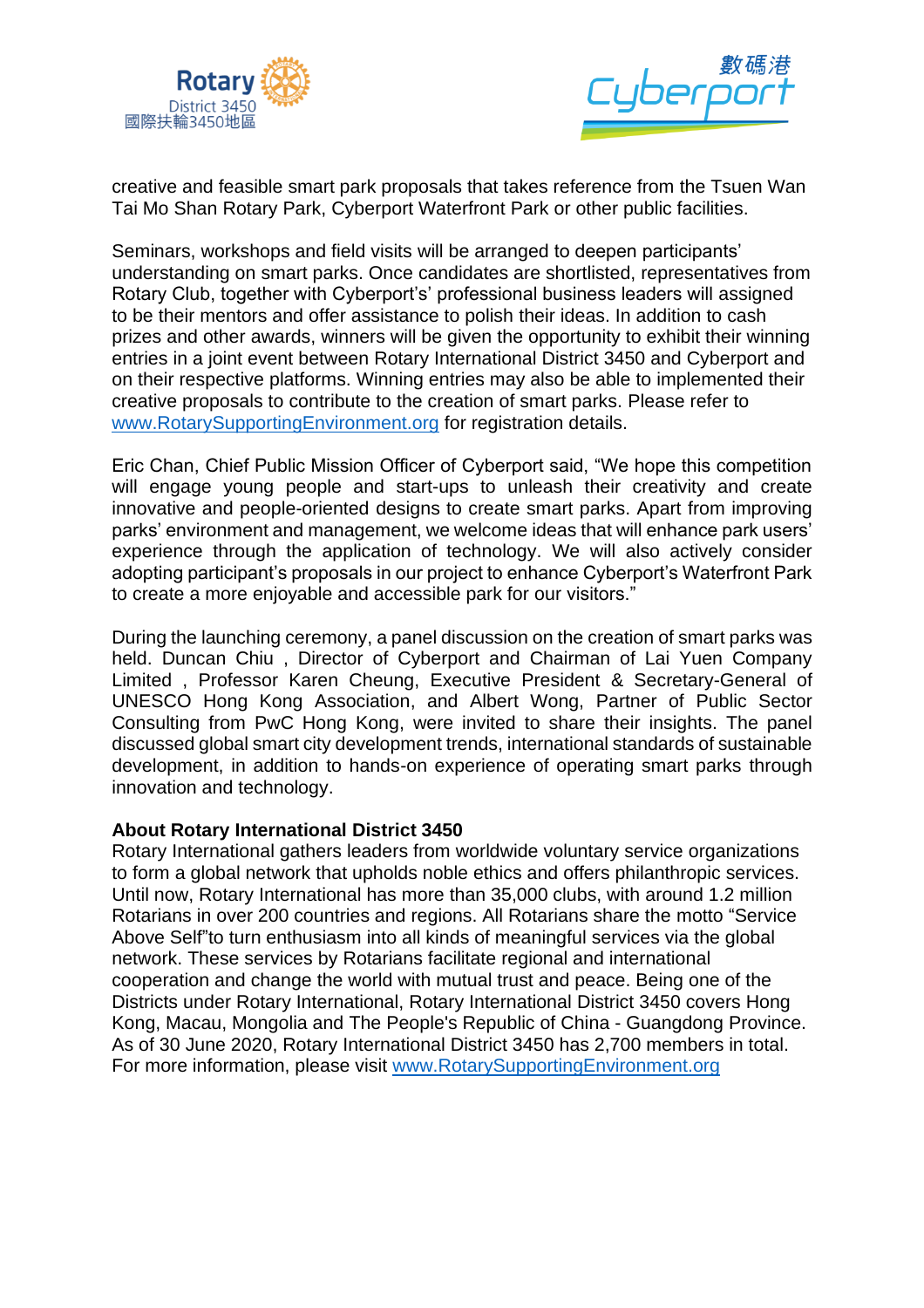



## **About Cyberport**

Cyberport is an innovative digital community with over 1,650 start-ups and technology companies. It is managed by Hong Kong Cyberport Management Company Limited, which is wholly owned by the Hong Kong SAR Government. With a vision to be the hub for digital technology thereby creating a new economic driver for Hong Kong, Cyberport is committed to nurturing a vibrant tech ecosystem by cultivating talent, promoting entrepreneurship among youth, supporting start-ups on their growth journey, fostering industry development by promoting strategic collaboration with local and international partners, and integrating new and traditional economies by accelerating digital transformation in the public and private sectors. For more information, please visit [www.cyberport.hk.](http://www.cyberport.hk/)

###

Click [here](https://drive.google.com/drive/folders/1oDmT6POdnJLbiozjLu4oBpn2Fys1-45X?usp=sharing) to download high resolution photos.



Rotary International District 3450 announced its admission into the "Cyberport Enterprise Network" (CEN) and its strengthened cooperation with Cyberport to boost environmental conservation and sustainable development, including the co-organised competition "2021 Co-Create Smart Park Challenge".

(From the left: Rotary International District 3450 District Governor-Elect Mr. Keith Chau, Rotary International District 3450 District Governor, Dr. Eric Chak, Chief Executive Officer of Cyberport Mr. Peter Yan and Cyberport's Chief Public Mission Officer Mr. Eric Chan)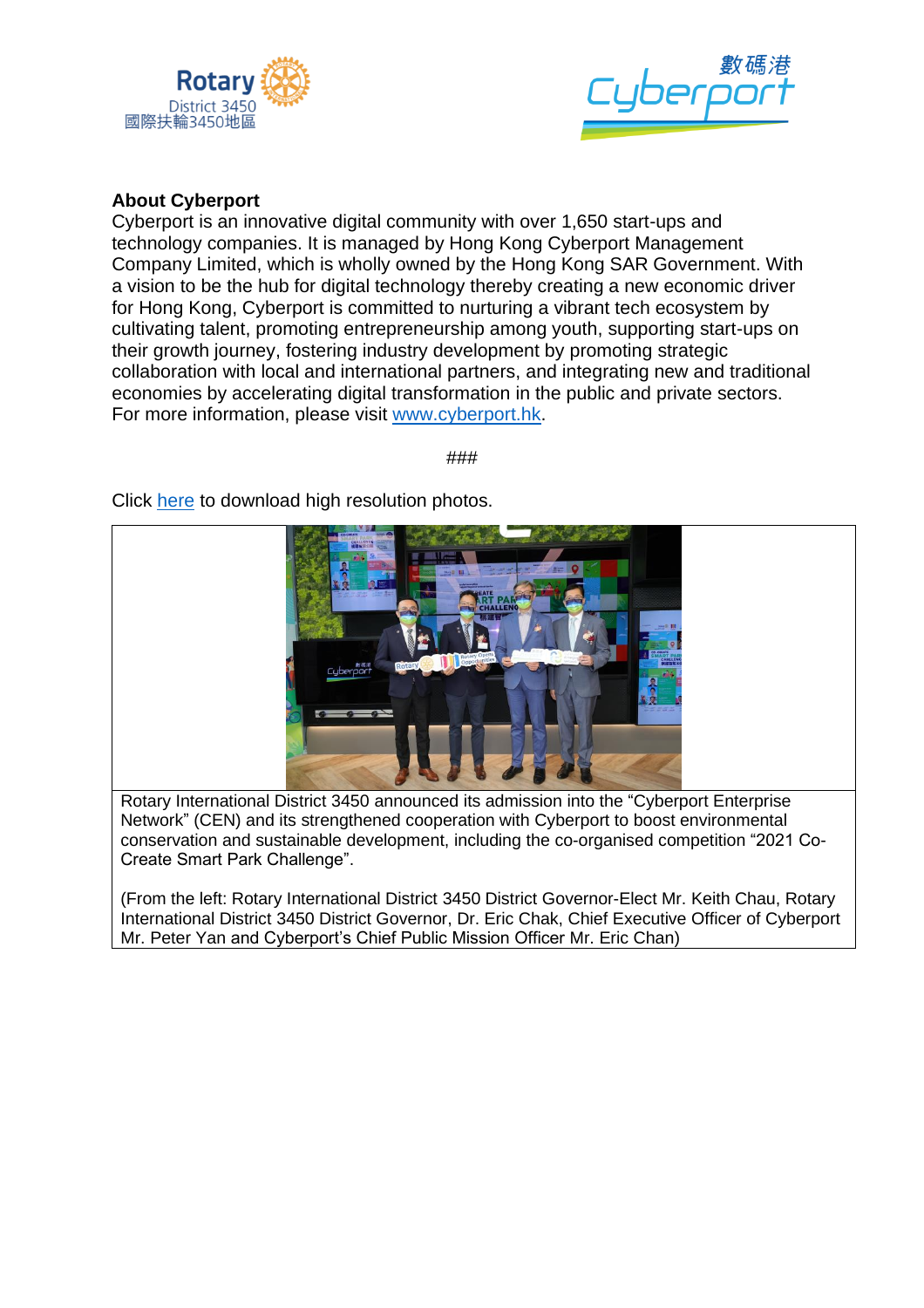





During the launching ceremony, a panel discussion on the creation of smart parks was held. The panel discussed global smart city development trends, international standards of sustainable development, in addition to hands-on experience of operating smart parks through innovation and technology.

(From the left: Partner of Public Sector Consulting from PwC Hong Kong, Albert Wong, Director of Cyberport and Chairman of Lai Yuen Company Limited, Duncan Chiu, and Executive President & Secretary-General of UNESCO Hong Kong Association, Professor Karen Cheung)



Peter Yan, Chief Executive Officer of Cyberport says, "Cyberport continues to be committed to creating social value through innovative technologies. It is our mission to help start-ups and the digital tech community address pain-points in society, while promoting its sustainable development. I am glad that Rotary International District 3450 has become one of Cyberport's partners upon joining CEN. This raises the influence of the CEN and provides our community with more opportunities to serve the public."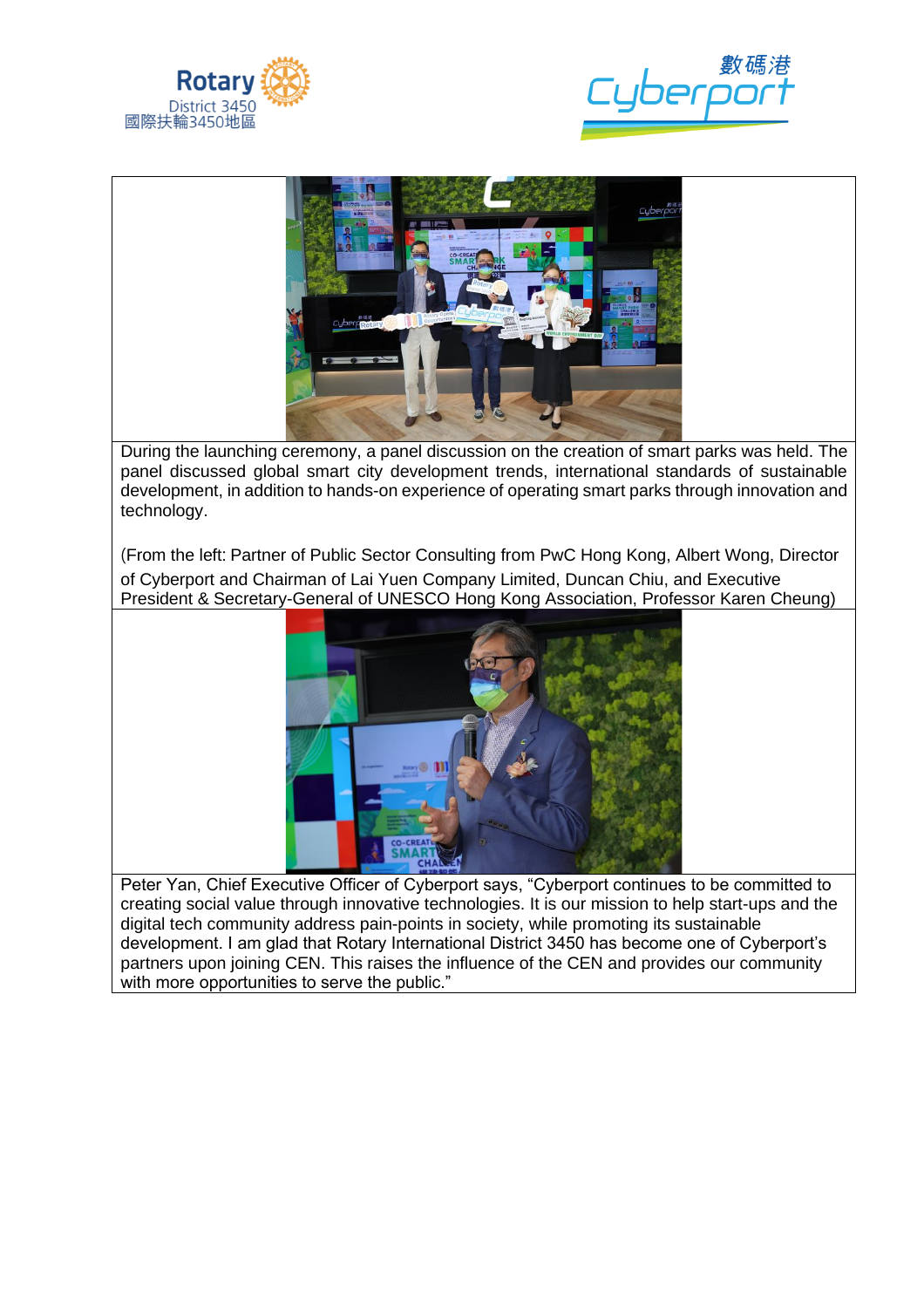





Dr. Eric Chak, District Governor of Rotary International District 3450 mentioned, "While Rotary International District 3450 has long collaborated with Cyberport to drive social innovation, the formalisation of our partnership with Cyberport ties in with our theme this year 'Rotary Open Opportunities', as well as our new area of focus 'Supporting Environment'. Looking forward, we would like to strengthen our partnership on all fronts, especially in promoting environmental conservation, youth services, and vocational training in innovation technology."



Guests of the ceremony includes Presidents of Rotary Clubs, Rotarians, Rotaractors, Principals of schools with Interact Clubs from Rotary International District 3450, and representatives from Cyberport's Management and I&T enterprises.